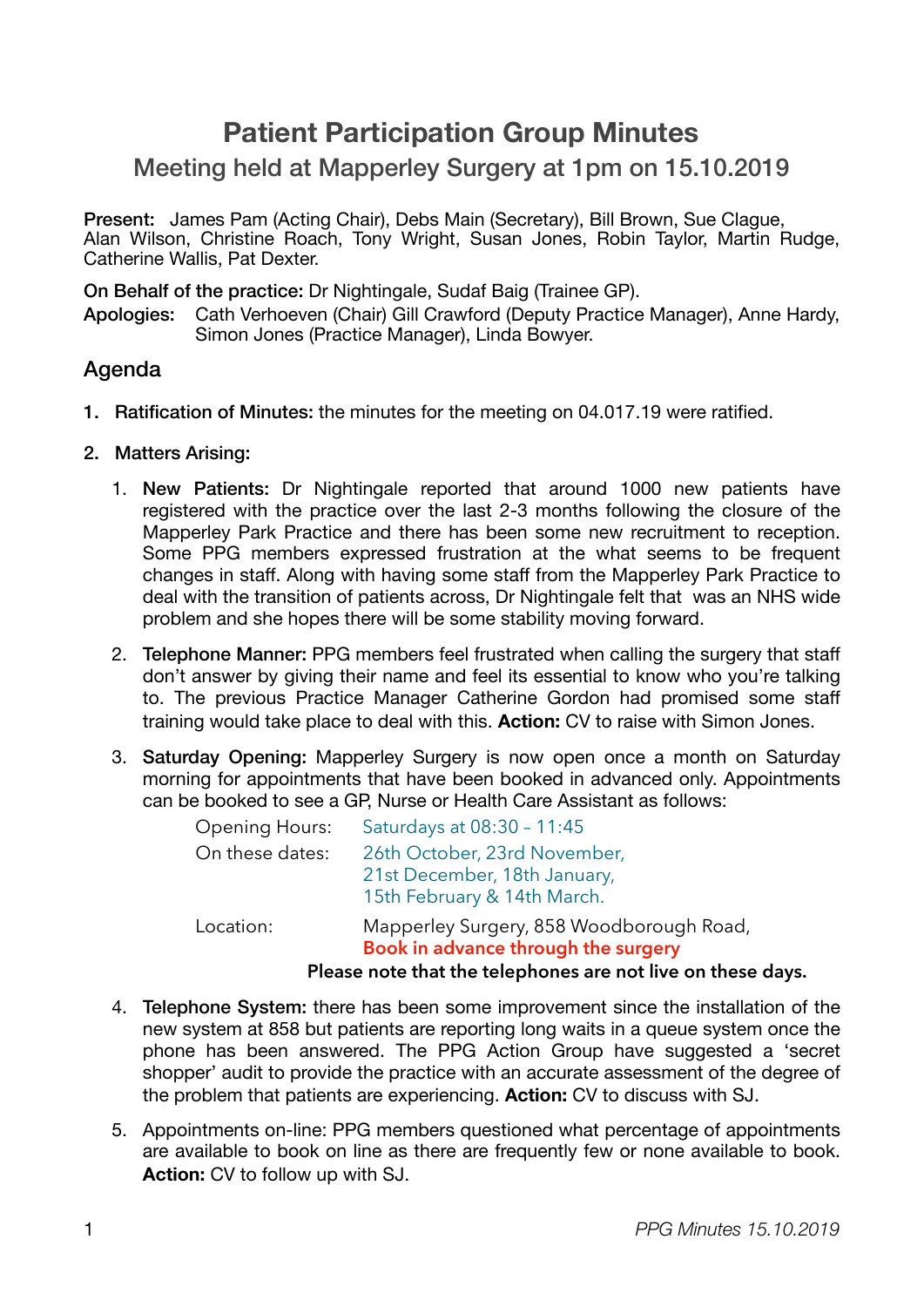- 6. A PPG Member reported difficulty with obtaining a Paracetamol prescription via pharmacy. Dr Nightingale was unaware of problems but said there was a drive not to prescribe paracetamol and advised the patient to make an appointment with a GP to resolve the matter. Another PPG member reported problems in communication between Boots the chemist and the practice often walking backwards and forwards between the two with no one taking responsibility for the problem.
- 3. GP Patient Survey: PPG Action Group member Sue Clague reported on the results of the latest GP Survey. As a general comment on all GP practices she said that research from the Kings Fund said that once patients actually got in to see their GP their experience was positive and it's getting an appointment that is the problem and this was echoed in V&M Practice results.

See below for a brief summary of the results which can be explored in detail here:

<https://www.gp-patient.co.uk/report?practicecode=C84085> 

294 Surveys sent out 108 Surveys sent back 37% Completion rate Where patient experience is best

82% of respondents were satisfied with the type of appointment they were offered *Local (CCG) average: 72%National average: 74%*

99% of respondents took the appointment they were offered

*Local (CCG) average: 94%National average: 94%*

91% of respondents say the healthcare professional they saw or spoke to was good at treating them with care and concern during their last general practice appointment *Local (CCG) average: 86%National average: 87%*

#### Where patient experience could improve

59% of respondents find it easy to get through to this GP practice by phone *Local (CCG) average: 71%National average: 68*%

*PPG Comment: This may have improved since the new telephone system was installed and is being monitored. It was noted that the new phone system was not installed at VHC due to the building being leased and not under the control of the practice, SJ has suggested that there may be 1 telephone number for both practices in the future to reduce patients problems in getting through.*

63% of respondents are satisfied with the general practice appointment times available *Local (CCG) average: 68%National average: 65%*

63% of respondents describe their experience of making an appointment as good *Local (CCG) average: 69%National average: 67%* 

*PPG Comment: Admin problems are the focus of the PPG objectives under 'Patient Experience' and the PPG have offered to assist the practice in any way they can. As a general comment PPG members said that the electronic sign-in process has been appreciated as progress at Mapperley surgery.*

## 4. V&M Practice Updates:

- Website SJ has agreed with the practice that he can update the practice website along with Dr Gayden. The PPG welcomed this and hope the website will be more functional, relevant and up to date.
- New Clinic Room for Mapperley Surgery: a store room is to be converted into a phlebotomy room with funding received from the CCG and a clinic room is being used upstairs.